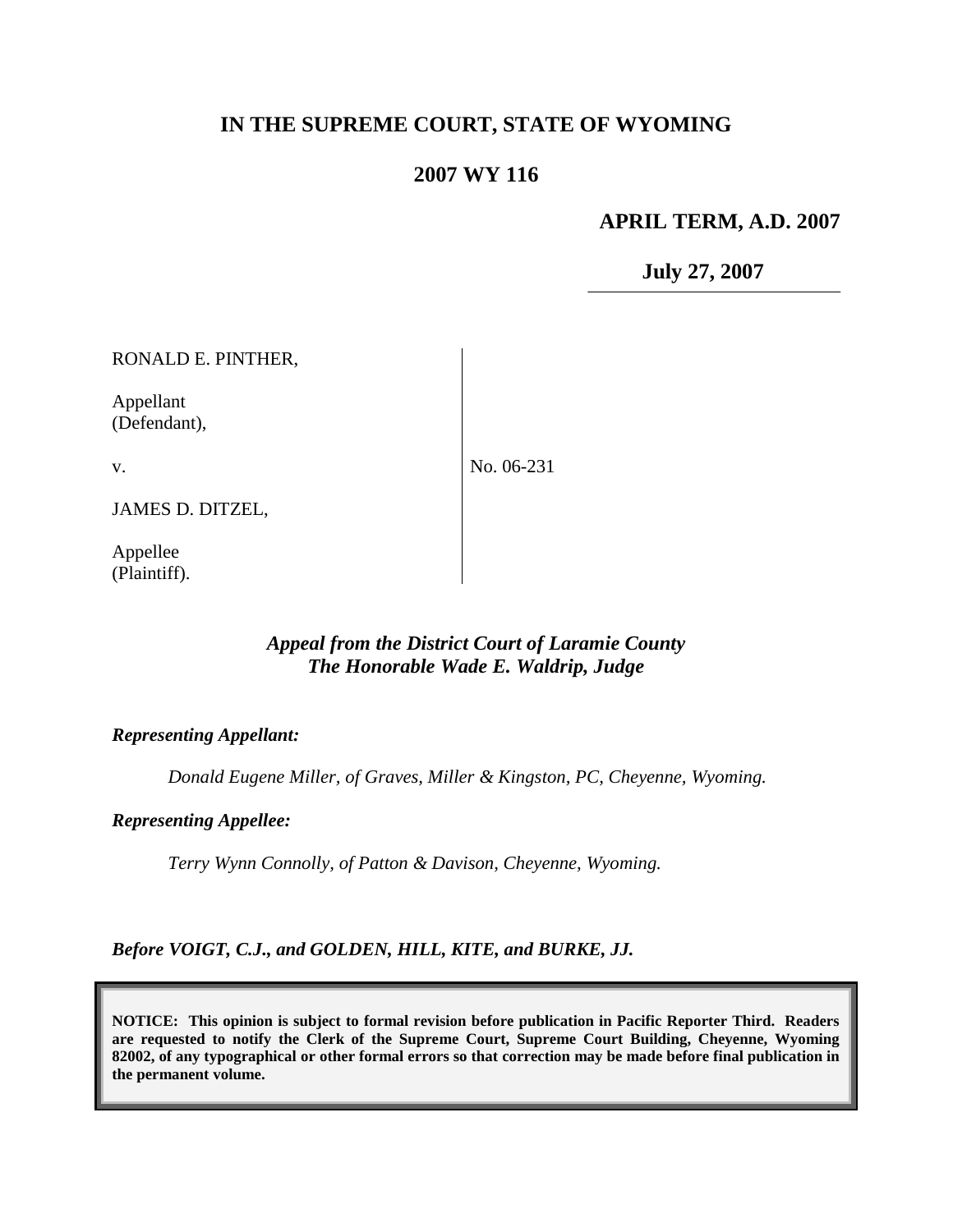### **BURKE, Justice.**

[¶1] Mr. Ditzel wanted to pay off the loan and extinguish the mortgage on his property in Cheyenne, Wyoming, but he and Mr. Pinther, who held the note and mortgage, could not agree on the payoff amount. Mr. Ditzel filed a declaratory judgment action asking the district court to determine the payoff amount. The district court chose the lower amount urged by Mr. Ditzel. Mr. Pinther appealed, claiming that the district court improperly applied the tort of negligent misrepresentation to reduce the payoff amount. We agree, and so reverse the judgment and remand the case to the district court for recalculation of the payoff amount.

## *ISSUE*

[¶2] We find this issue to be dispositive: Did the district court properly apply the tort of negligent misrepresentation to reduce the payoff amount on the mortgage?

### *STANDARD OF REVIEW*

[¶3] Following a bench trial, this Court reviews a district court's decision using a clearly erroneous standard for factual findings, but a *de novo* standard for conclusions of law. *Belden v. Thorkildsen*, 2007 WY 68, ¶ 11, 156 P.3d 320, 323 (Wyo. 2007). The issue in this case presents a question of law, so we do not defer to the district court's conclusion, and uphold it only if it is correct. *Eklund v. Farmers Ins. Exch.*, 2004 WY 24, ¶ 10, 86 P.3d 259, 262 (Wyo. 2004).

## *FACTS*

[¶4] Clarence Rogers owned a house in Cheyenne, Wyoming, subject to a mortgage held by Countrywide Home Loans, Inc. In 2000, Mr. Rogers obtained a loan from Conseco Finance Servicing Corporation. This loan was secured by second and third mortgages on the property. Later, the house suffered damage from two separate fires. The insurance company issued two checks, totaling \$65,323.50, to cover the damage. Both checks were jointly payable to the two mortgage holders, Countrywide and Conseco. The mortgage holders agreed on a division of the insurance proceeds, though the record does not provide details of their agreement. A short time later, Countrywide released its mortgage on the property. Conseco continued holding the two remaining mortgages, but after Conseco declared bankruptcy, the mortgages were transferred to Green Tree Servicing LLC.

[¶5] In 2003, following Mr. Rogers death, the mortgages went into default. About a year later, Mr. Pinther purchased the mortgages from Green Tree. Mr. Pinther then initiated foreclosure proceedings. He published notice stating that the payoff amounts were \$37,609.73 on the senior mortgage and \$21,706.64 on the junior mortgage.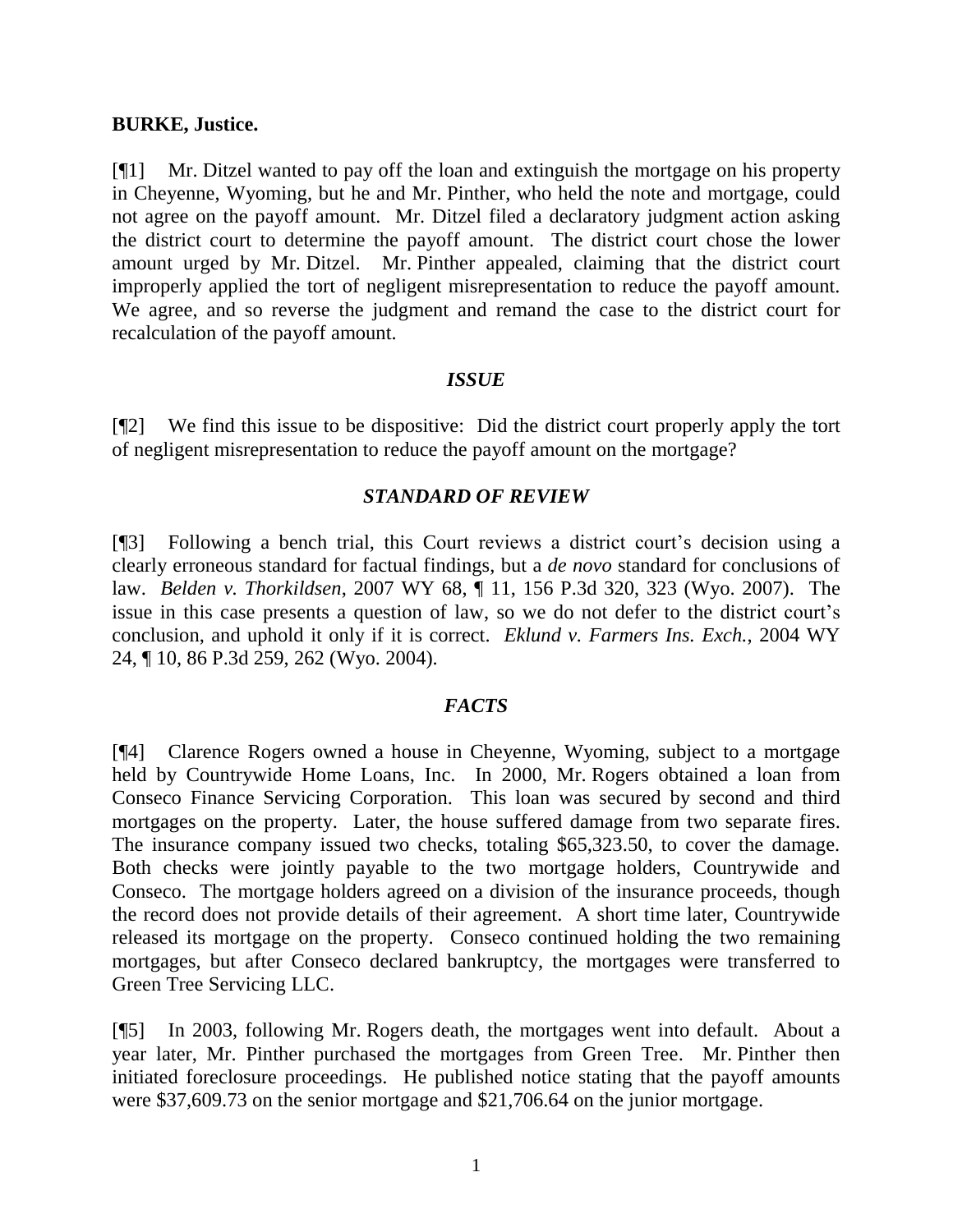[¶6] Mr. Ditzel saw the notice, decided to bid on the property, and attended the foreclosure sale in July 2004. Before the sale began, however, Mr. Pinther cancelled the sale on the senior mortgage, apparently on the advice of his attorney. The specific reason for the cancellation does not appear in the record. The foreclosure sale proceeded on the junior mortgage alone. Both Mr. Pinther and Mr. Ditzel bid at the sale, with Mr. Pinther making the successful bid of \$25,000.00, an amount in excess of the payoff amount on the junior mortgage.

[¶7] Mr. Ditzel remained interested in the property. He managed to track down the only heir of Mr. Rogers, a niece in California. After acquiring her interest in the property for approximately \$4,000.00, he redeemed the junior mortgage. At that point, Mr. Ditzel sought to pay off the remaining loan and extinguish the senior mortgage, but he and Mr. Pinther disagreed on the payoff amount. They could not fully account for how Countrywide and Conseco had divided the insurance payments after the fires. There was also confusion about the disposition of the excess Mr. Pinther had paid at the foreclosure sale of the junior mortgage.<sup>1</sup> In December 2004, Mr. Ditzel filed a complaint in the district court seeking a declaratory judgment establishing the payoff amount on the senior mortgage. Mr. Pinther filed an answer and counterclaim, seeking to foreclose on the mortgage and, in effect, also asking the court to establish the payoff amount.

[¶8] The issue that became the subject of this appeal was raised by Mr. Ditzel for the first time in his pretrial memorandum. The published foreclosure notice stated that the payoff amount on the senior mortgage was \$37,609.73. Mr. Ditzel contended that Mr. Pinther was bound by that amount, even if it proved to be incorrect, and even though the foreclosure sale had been cancelled. In contrast, Mr. Pinther relied on the mortgage agreement, which allowed him to include certain filing fees, insurance premiums, attorney"s fees, and taxes that he had mistakenly failed to include in the published payoff amount. Including these items, the payoff amount on the senior mortgage increased to \$57,675.93 as of the foreclosure sale date. Mr. Pinther asserted that, because the foreclosure sale on the senior mortgage had been cancelled, he was not obligated to accept as the payoff amount the mistaken figure published in the foreclosure notice. The district court accepted Mr. Ditzel's argument, and ruled that the payoff amount, as of the foreclosure sale date, was the lower figure of \$37,609.73. Mr. Pinther appealed.

# *DISCUSSION*

[¶9] To determine the payoff amount, the district court began by interpreting the promissory note and mortgage, which constituted the written agreement between the parties. Mr. Ditzel was not the original borrower, and Mr. Pinther was not the original

 $\overline{a}$ 

<sup>&</sup>lt;sup>1</sup> On appeal, the parties do not challenge the district court's application of the insurance proceeds or the overpayment on the junior mortgage. These issues are mentioned to explain the original bases of the parties' disagreement.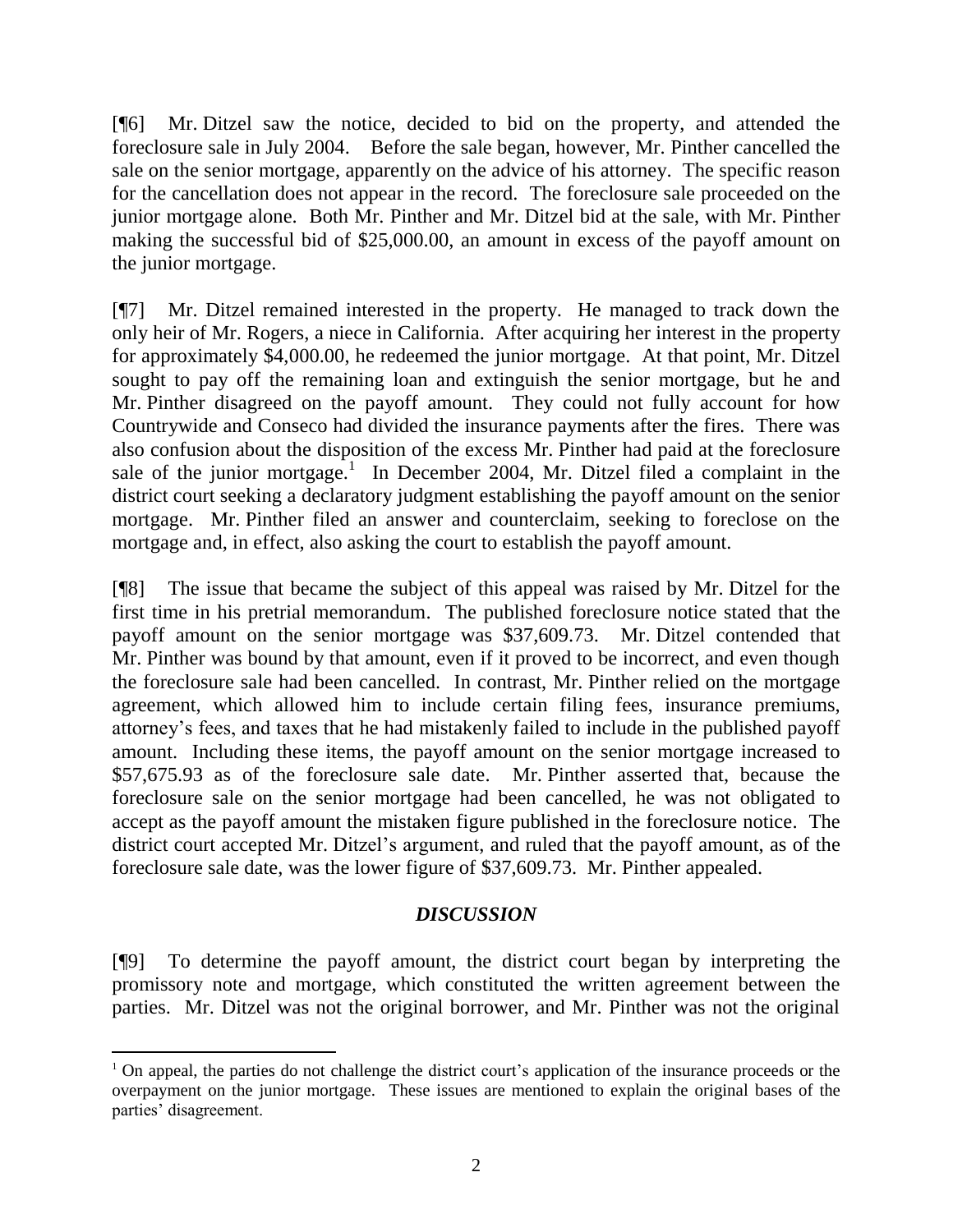lender. In this appeal, however, there is no dispute that they succeeded to the rights and obligations of their predecessors, and were subject to the terms of the original promissory note and mortgage.

[¶10] In its decision letter, the district court observed that the terms of the mortgage may entitle Mr. Pinther to include filing fees, insurance premiums, attorney"s fees, and taxes in the payoff amount, which would increase the payoff amount to \$57,675.93. However, relying on the *Restatement (Second) of Torts* § 552(1) (1977) and cases discussing the tort claim of negligent misrepresentation, the district court concluded that Mr. Pinther was required to accept the published payoff amount of \$37,609.73, regardless of the terms of the mortgage. In effect, the district court used the tort of negligent misrepresentation as the basis for varying the terms of the mortgage agreement.

[¶11] Negligent misrepresentation is a tort claim. *See Duffy v. Brown*, 708 P.2d 433, 437 (Wyo. 1985) (referring to the *Restatement (Second) of Torts* § 552 (1977) for the elements of negligent misrepresentation). However, Mr. Ditzel did not assert negligent misrepresentation as a tort claim. As he recites in his brief, "the "negligent misrepresentation' issue was not a separate cause of action, but only a method for the [district c]ourt to determine the amount necessary to pay the note and release the mortgage."

[¶12] We have previously indicated that tort theories may not be used to change the terms of a written agreement. Where the parties have a contractual agreement, "the contractual relationship controls, and parties are not permitted to assert actions in tort in an attempt to circumvent the bargain they agreed upon." *Snyder v. Lovercheck*, 992 P.2d 1079, 1087 (Wyo. 1999); *see also Lee v. LPP Mortgage Ltd.*, 2003 WY 92, ¶ 27, 74 P.3d 152, 162 (Wyo. 2003) ("[W]e have been rightfully hesitant to find tort causes of actions where a contract exists."). *Snyder* involved a real estate purchaser's negligent misrepresentation claim against the seller, and *Lee* dealt with a guarantor's negligent nondisclosure claim against the lender, so they are not precisely applicable here. However, they clearly point toward the conclusion that a negligent misrepresentation tort claim cannot be used to circumvent the terms of a written agreement.

[¶13] Mr. Ditzel has not referred us to any precedent, from Wyoming or any other jurisdiction, supporting his argument that the tort of negligent misrepresentation may serve to alter the terms of a written agreement. The cases cited in the district court's decision letter are not applicable. For example, in *Richey v. Patrick*, 904 P.2d 798 (Wyo. 1995), *Verschoor v. Mountain West Farm Bureau Mut. Ins. Co.*, 907 P.2d 1293 (Wyo. 1995), and *Husman v. Triton Coal Co.*, 809 P.2d 796 (Wyo. 1991), the question in each was a party's ability to maintain a separate cause of action for negligent misrepresentation. Nothing in those decisions suggests that the tort of negligent misrepresentation can be used to vary the terms of a contract. The district court cited one case, *City of East Orange v. Kynor*, 383 N.J. Super. 639, 893 A.2d 46 (2006), to indicate